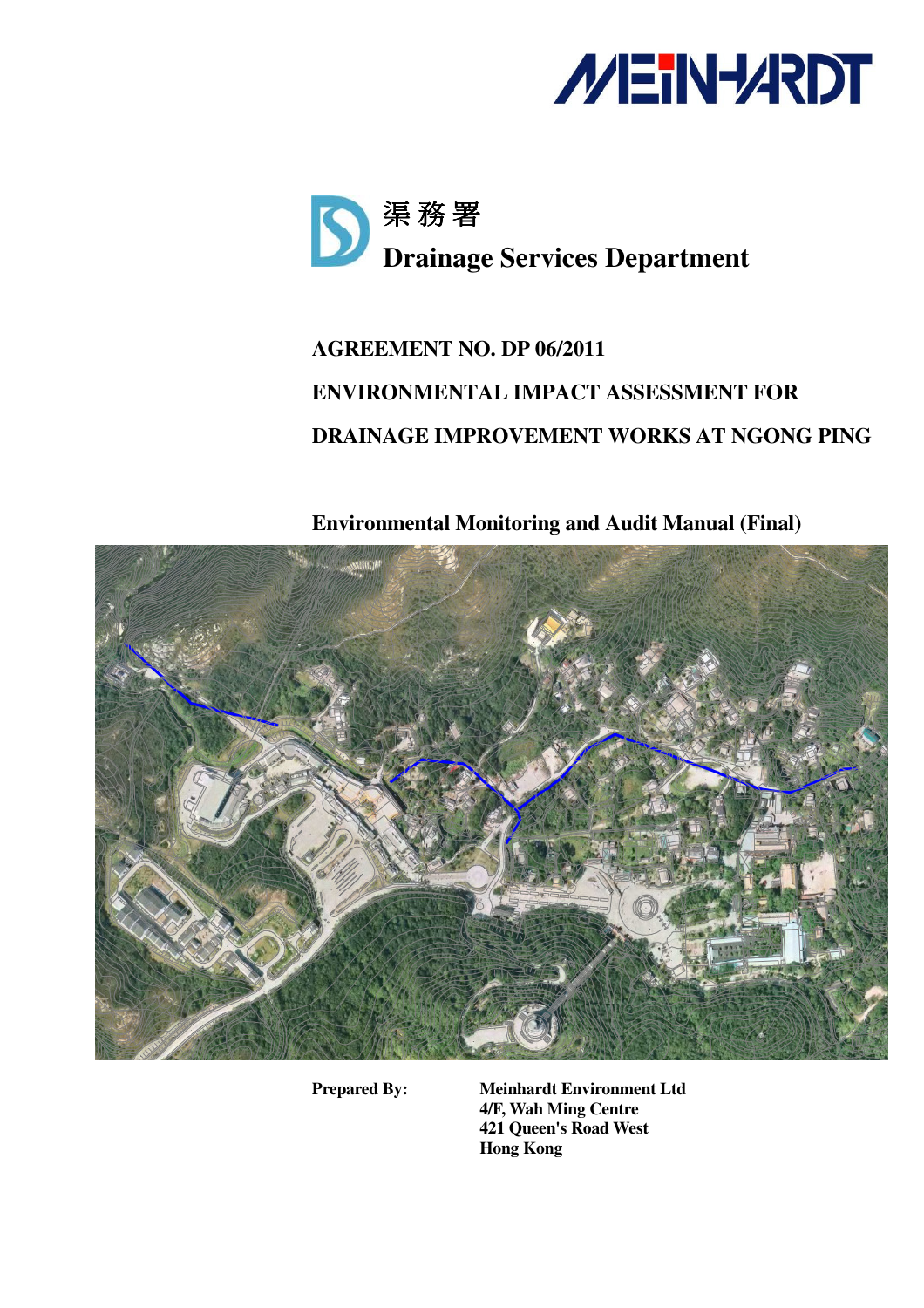



## **AGREEMENT NO. DP 06/2011 ENVIRONMENTAL IMPACT ASSESSMENT FOR DRAINAGE IMPROVEMENT WORKS AT NGONG PING**

**Environmental Impact Assessment Report Environmental Monitoring and Audit Manual (Final)** 

**Prepared By:** 

**Meinhardt Environment Ltd** 4/F, Wah Ming Centre **421 Queen's Road West Hong Kong** 



This report is printed on recycled paper

| <b>Date</b> | <b>Revision</b> | Prepared |  | <b>Checked</b> |   | <b>Approved</b> |  |
|-------------|-----------------|----------|--|----------------|---|-----------------|--|
| 11 Dec 2012 | First Issue     | Various  |  | FL             |   | HJC             |  |
| 1 Feb 2013  | Second Issue    | Various  |  | FL             | M | HJC             |  |
|             |                 |          |  |                |   |                 |  |
|             |                 |          |  |                |   |                 |  |
|             |                 |          |  |                |   |                 |  |
|             |                 |          |  |                |   |                 |  |
|             |                 |          |  |                |   |                 |  |
|             |                 |          |  |                |   |                 |  |

Project No.: 91254 Document Ref.: 91254.706 February 2013 Date: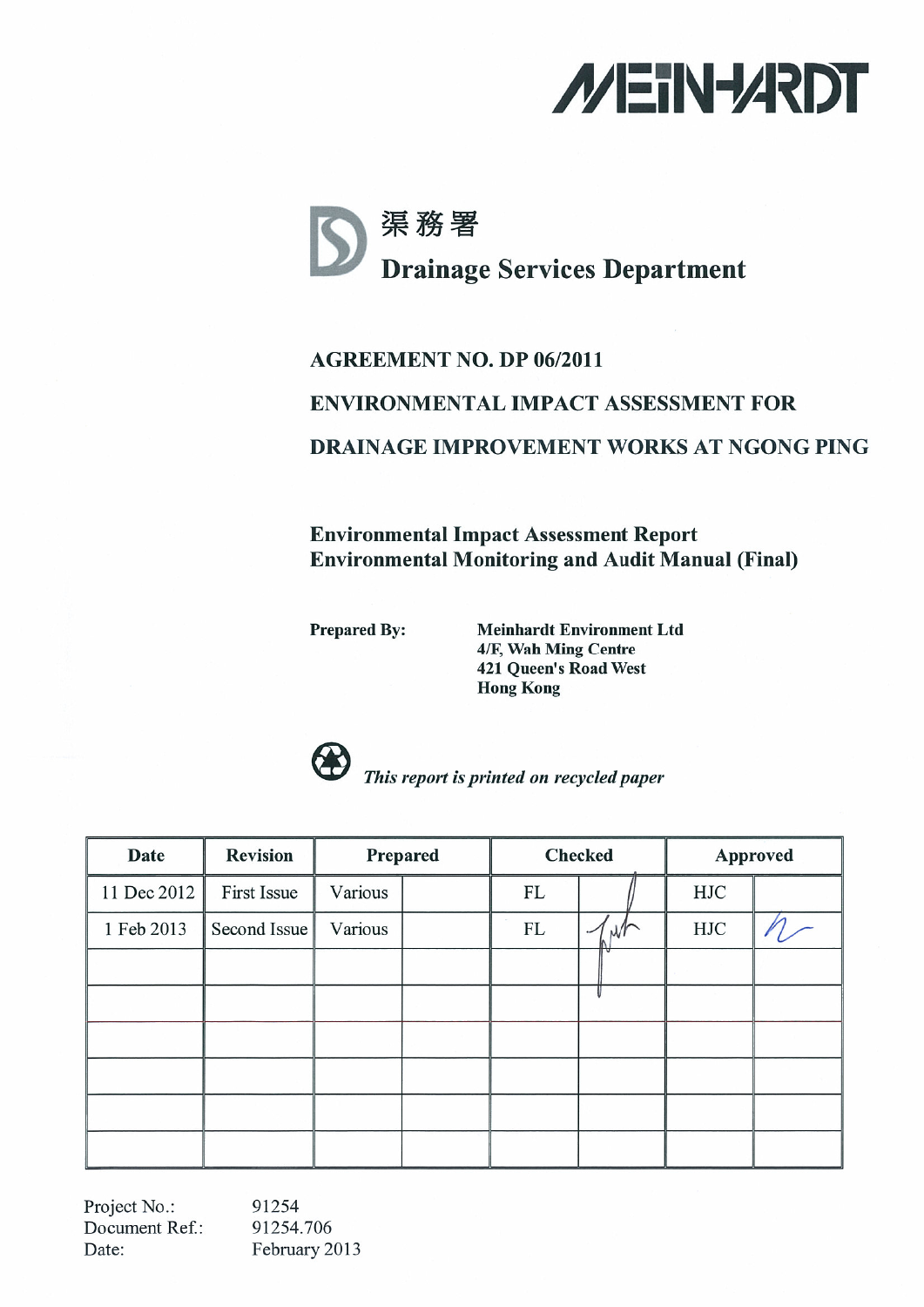

| 1. |      |                                                                       |  |
|----|------|-----------------------------------------------------------------------|--|
|    | 1.1  |                                                                       |  |
|    | 1.2  |                                                                       |  |
|    | 1.3  |                                                                       |  |
|    |      | $1 - 2$                                                               |  |
|    | 1.4  |                                                                       |  |
|    |      |                                                                       |  |
|    | 1.5  |                                                                       |  |
|    |      |                                                                       |  |
|    | 1.6  |                                                                       |  |
|    | 1.7  |                                                                       |  |
|    | 1.7  | Assessing Effectiveness of Environmental Management System, Practices |  |
|    |      |                                                                       |  |
|    | 1.8  |                                                                       |  |
|    | 1.9  |                                                                       |  |
|    |      |                                                                       |  |
|    |      |                                                                       |  |
|    | 2.1  |                                                                       |  |
|    | 2.2  |                                                                       |  |
|    | 2.3  |                                                                       |  |
|    | 2.4  |                                                                       |  |
| 3. |      |                                                                       |  |
|    | 3.1  |                                                                       |  |
|    | 3.2  |                                                                       |  |
|    | 3.3  |                                                                       |  |
|    | 3.4  |                                                                       |  |
|    | 3.5  |                                                                       |  |
|    |      |                                                                       |  |
|    | 4.1  |                                                                       |  |
|    | 4.2  |                                                                       |  |
|    | 4.3  |                                                                       |  |
|    | 4.4  |                                                                       |  |
|    | 4.5  |                                                                       |  |
|    | 4.6  |                                                                       |  |
|    | 4.7  |                                                                       |  |
|    | 4.8  |                                                                       |  |
|    | 4.9  |                                                                       |  |
|    | 4.10 |                                                                       |  |
|    | 4.11 |                                                                       |  |
| 5. |      |                                                                       |  |
|    | 5.1  |                                                                       |  |
|    | 5.2  |                                                                       |  |
|    | 5.3  |                                                                       |  |
|    | 5.4  |                                                                       |  |
|    | 5.5  |                                                                       |  |
|    |      |                                                                       |  |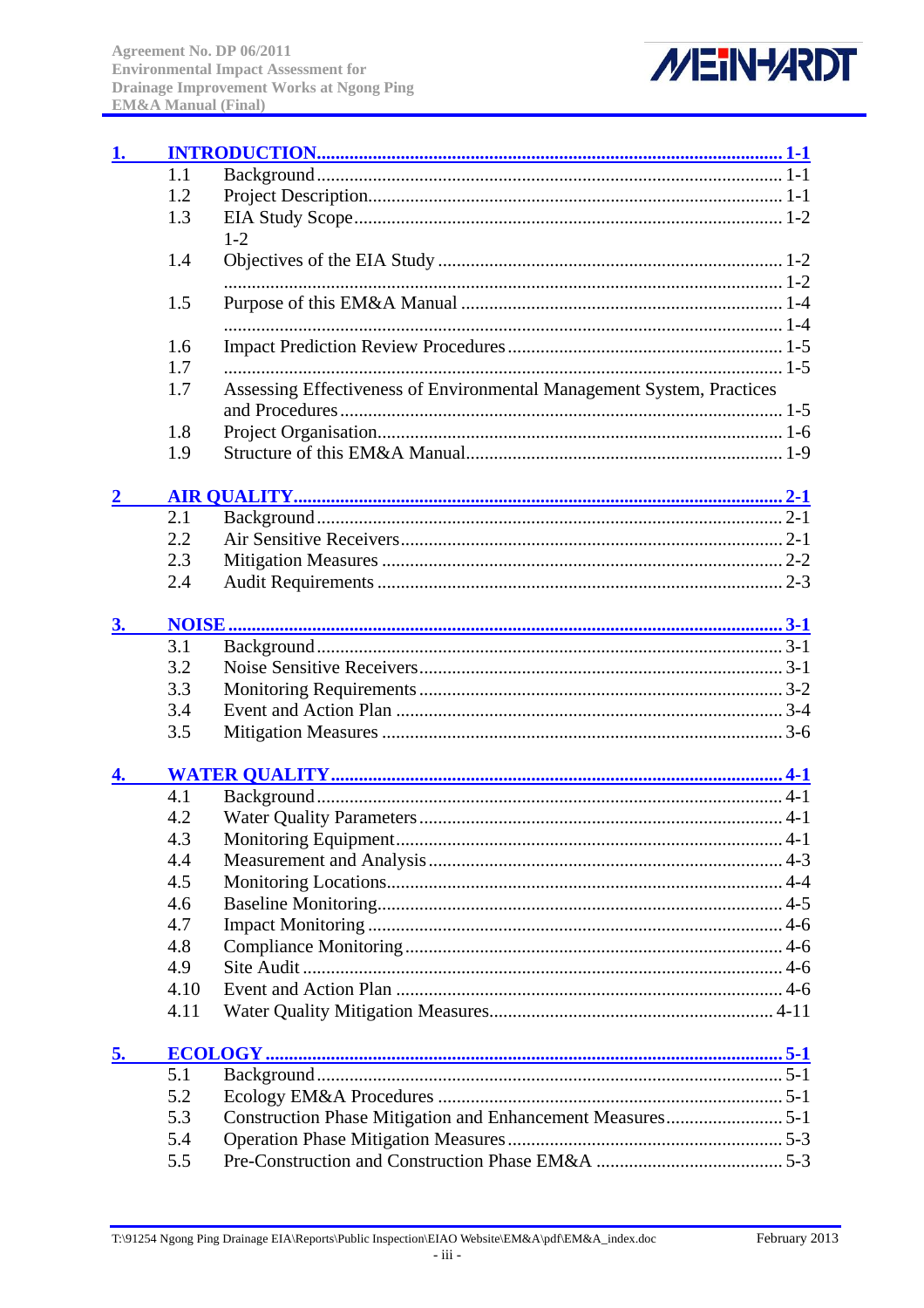

| 6.  |      |  |  |  |
|-----|------|--|--|--|
|     | 6.1  |  |  |  |
|     | 6.2  |  |  |  |
|     | 6.3  |  |  |  |
| 7.  |      |  |  |  |
|     | 7.1  |  |  |  |
|     | 7.2  |  |  |  |
|     | 7.3  |  |  |  |
|     | 7.4  |  |  |  |
|     |      |  |  |  |
| 8.  |      |  |  |  |
|     | 8.1  |  |  |  |
|     | 8.2  |  |  |  |
|     | 8.3  |  |  |  |
|     | 8.4  |  |  |  |
| 9.  |      |  |  |  |
|     | 9.1  |  |  |  |
|     | 9.2  |  |  |  |
|     | 9.3  |  |  |  |
| 10. |      |  |  |  |
|     | 10.1 |  |  |  |
|     | 10.2 |  |  |  |
|     | 10.3 |  |  |  |
|     | 10.4 |  |  |  |
|     | 10.5 |  |  |  |
| 11. |      |  |  |  |

#### **TABLES**

| Table 1.1 | Summary of EM&A Requirements                                               |
|-----------|----------------------------------------------------------------------------|
| Table 2.1 | Representative Air Sensitive Receivers                                     |
| Table 3.1 | <b>Representative Noise Sensitive Receivers</b>                            |
| Table 3.2 | Representative Noise Sensitive Receivers Identified for Construction Noise |
|           | <b>Impact Monitoring</b>                                                   |
| Table 3.3 | Action and Limit (A/L) Levels for Construction Noise Impact Monitoring     |
| Table 3.4 | Event and Action Plan for Construction Noise Monitoring                    |
| Table 4.1 | Detection Limits and Precision for Water Quality Determinants              |
| Table 4.2 | <b>Location of Water Quality Monitoring Stations</b>                       |
| Table 4.3 | Action and Limit Levels for Water Quality Monitoring                       |
| Table 4.4 | Event and Action Plan for Water Quality Monitoring                         |
| Table 5.1 | <b>Overall Impacts to Species of Conservation Interest</b>                 |
| Table 5.2 | <b>EM&amp;A</b> Requirements                                               |
| Table 5.3 | Audit Schedule for Ecological EM&A Works                                   |
| Table 5.4 | Event / Action Plan for Ecological Monitoring                              |
| Table 6.1 | <b>Proposed Construction Stage Mitigation Measures</b>                     |